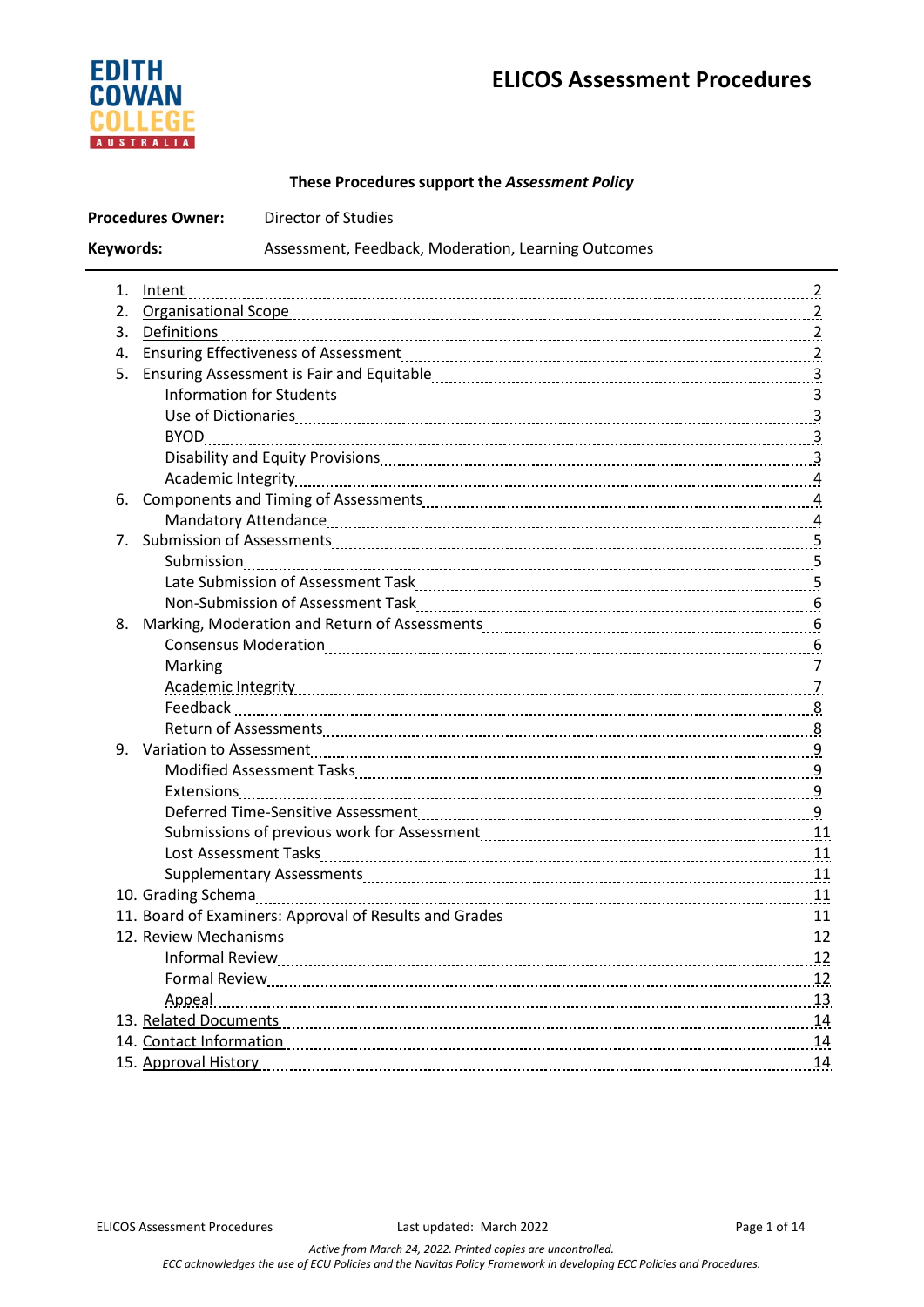

## **1. INTENT**

- 1.1 These Procedures are intended to assist Edith Cowan College ('ECC' or the 'College') English Language Intensive Course for Overseas Students (ELICOS) Staff to:
	- a) design, implement, Moderate and evaluate Assessment Tasks as required by the *[Assessment](https://4ba8a17f01f843446fde-df22fcb26686c8be7ff55766cd6a4144.ssl.cf6.rackcdn.com/73_ECC_Assessment_Policy.pdf) Policy*; and
	- b) provide information to ELICOS Students on Assessment design, Grading schema and variations to Assessment.
- 1.2 These Procedures support the *[Assessment](https://4ba8a17f01f843446fde-df22fcb26686c8be7ff55766cd6a4144.ssl.cf6.rackcdn.com/73_ECC_Assessment_Policy.pdf) Policy*.
- 1.3 Attendance requirements for ELICOS Students are outlined in the *[Attendance Policy.](https://4ba8a17f01f843446fde-df22fcb26686c8be7ff55766cd6a4144.ssl.cf6.rackcdn.com/73_Attendance_Policy.pdf)*

# **2. ORGANISATIONAL SCOPE**

2.1 These Procedures apply to all ELICOS Courses taught at or on behalf of the College irrespective of the location of teaching or mode of learning.

## **3. DEFINITIONS:**

3.1 The *[Glossary of Policy Terms](https://4ba8a17f01f843446fde-df22fcb26686c8be7ff55766cd6a4144.ssl.cf6.rackcdn.com/73_ECC_Glossary_of_Policy_Terms.pdf)* applies to these Procedures.

## **4. ENSURING EFFECTIVENESS OF ASSESSMENT**

- 4.1. ECC Assessment practices are designed to facilitate learning and maintain standards that are commensurate with those required for Students to transition into university-level studies.
- 4.2. Effective Assessment design must include consideration of the following key elements:
	- a) LearningOutcomes: Learning Outcomes must be Valid, measurable, and aligned to the purpose of the Course;
	- b) Assessment Type: Assessment Types must be an appropriate format and genre for Students to demonstrate achievement in relation to the Learning Outcomes being assessed. Generally, a variety of Assessment Types will be required across a Course to ensure all Learning Outcomes are assessed;
	- c) Assessment Task: Assessment Tasks must be developmentally appropriate to the stage of the Course, be conceived in meaningful relationship to each other and to Assessment in related Courses and must clearly describe what Students are required to do;
	- d) Evaluation/Markingsystem: Marking Criteria must be explicitly aligned with Learning Outcomes being assessed and must align with Benchmarked Standards of performance;
	- e) Moderation: Moderation procedures must ensure Reliable judgement in relation to Benchmarked Standards during all phases of the Assessment cycle; and
	- f) Student Identity Verification: The identity of the Student completing the task (authorship) must be able to be verified.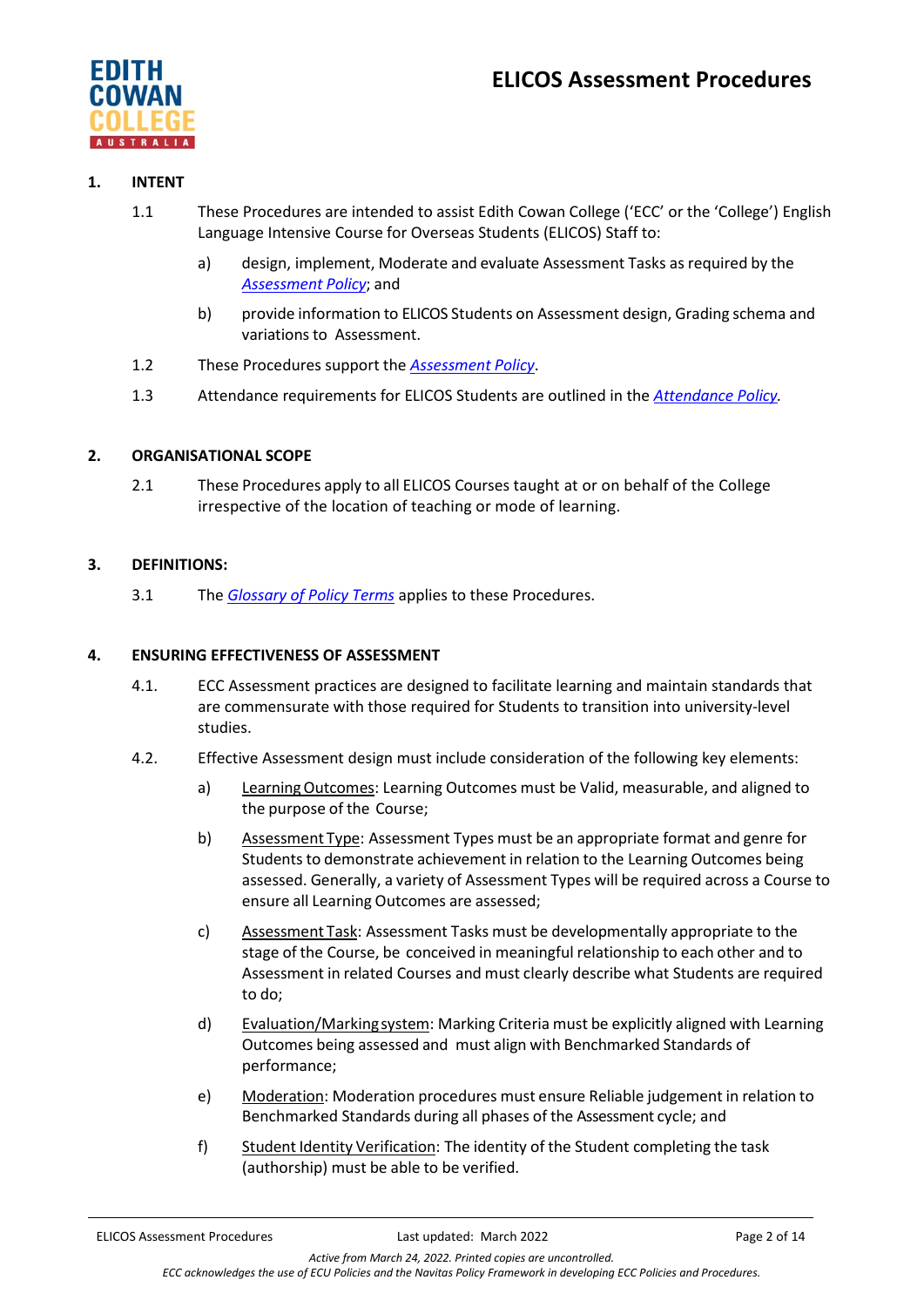

## **5. ENSURING ASSESSMENT IS FAIR, EQUITABLE AND TRANSPARENT**

#### **Information for Students**

- 5.1. The Assessment regime, including Assessment Types and weighting, will be listed in the ELICOS Course Outline, made available at the start of the Study Period and will not be varied after being 'published' on Moodle.
- 5.2 Assessment information for Students will be detailed in a designated location in Moodle and will include:
	- a) the Assessment Type;
	- b) the Assessment Task requirements;
	- c) the relevant Learning Outcome(s);
	- d) the weighting;
	- e) the due date and time (and penalties for late submission);
	- f) the Marking Criteria and standards or rubric;
	- g) whether the task is to be completed individually or in a group; and
	- h) exemplars of requirements as appropriate.

#### **Use of Dictionaries**

5.3 Paper Advanced Learner dictionaries are permitted in Time-Sensitive Assessments in some ELICOS Courses, as noted in the ELICOS Course Outline(s).

## **Bring Your Own Device (BYOD)**

5.4 Students are required to provide their own laptop, tablet or other personal device (i.e. Bring Your Own Device, or BYOD) for classroom use, including for Assessment Tasks. This should include any specified required software, as per the BYOD guidelines. Refer to the *[BYOD Checklist](https://4ba8a17f01f843446fde-df22fcb26686c8be7ff55766cd6a4144.ssl.cf6.rackcdn.com/73_ECC_-_Bring_Your_Own_Device_(BYOD)_Requirements_Checklist.pdf)*.

#### **Disability and Equity Provisions**

- 5.5 ECC offers flexibility in Assessments with respect to Students with a Disability and Students are made aware of this at the start of the Study Period. Students may identify themselves as having a Disability either during the Admissions process via the application form, upon Enrolment through the ECC Portal or through communication with a Staff member.
- 5.6 In the event that a Student is identified as being disadvantaged by Assessment strategies because of a Disability, they will be referred to the Director of Studies or the Student Counsellor who will seek professional advice (as applicable) and advise the relevant Teachers and the Student and Academic Services (for scheduling of examination purposes) of the Disability, bearing in mind privacy obligations.
- 5.7 A summary of the professional advice and appropriate intervention strategies for individual Students with Disability will be issued as soon as practicable to Staff undertaking Assessment processes.
- 5.8 The *Assessment Guidelines – [Disability and Equity](https://4ba8a17f01f843446fde-df22fcb26686c8be7ff55766cd6a4144.ssl.cf6.rackcdn.com/73_AssessmentGuidelines-DisabilityandEquity.pdf)* are included in Academic Staff induction and are on the ECC website for Student Information so that both Staff and Students are informed.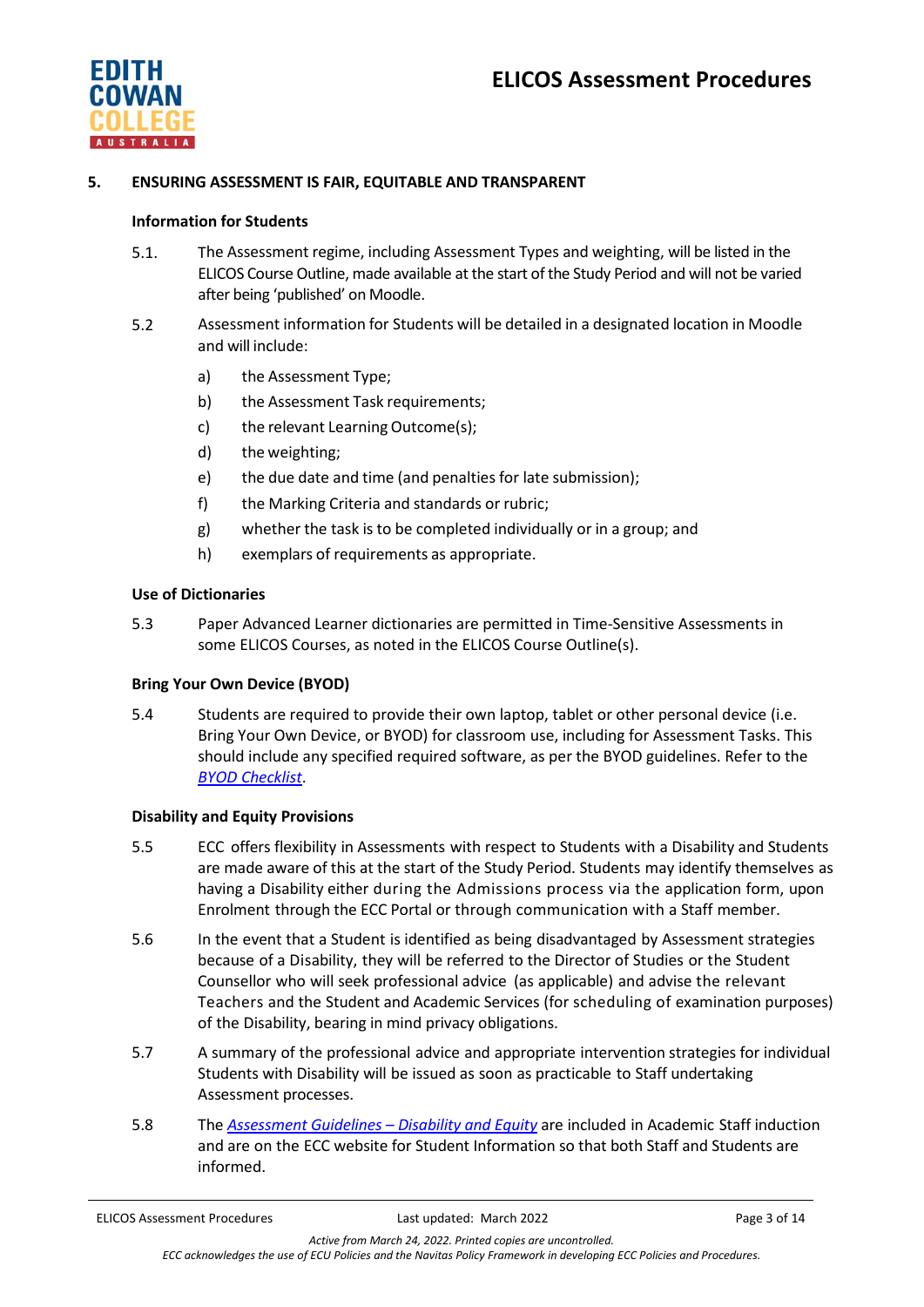

## **Academic Integrity**

5.9 Students are informed and educated about Academic Integrity at the start of and throughout their studies at ECC.

## **6. COMPONENTS AND TIMING OF ASSESSMENT**

- 6.1 Level Coordinators will identify performance Criteria and Standards for ELICOS Course Learning Outcomes and ensure Assessment Tasks provide evidence for the progressive attainment of Learning Outcomes.
- 6.2 A variety of Assessment Types appropriate to language acquisition will be used across a Course.
- 6.3 The selection of Assessment Types across a Course will assist the College to assure compliance with its Academic Integrity Policy.
- 6.4 ELICOS Courses will include Assessment Tasks that are authentic, requiring Students to use the same combinations of knowledge, skills and attitudes that they would need to apply in relevant work or life situations.
- 6.5 Assessment Tasks within each ELICOS Course will elicit appropriate and adequate evidence consistent with the stated Learning Outcomes.
- 6.6 Any Time-Sensitive Assessment Task must be clearly specified in the Course Outline. A Time-Sensitive Assessment Task that is submitted late will be given a Mark of zero (0), unless Special Consideration is given. An extension of time will not be available for a Time-Sensitive Assessment Task. Where Special Consideration is given, the Student may be asked to complete an alternative and equivalent Assessment Task.
- 6.7 Assessment Tasks and Assessment Types will have equivalent complexity or cognitive demand and assess the same Learning Outcomes across all locations and modes of study. Equivalence does not require Assessment to be identical; however, when adapting Assessment for different locations and modes of study, Level Coordinators must consider the varying facilities, engagement, and collaboration opportunities available to different cohorts to ensure Assessment remains fair. The Level Coordinator will authorise any contextual adaptations in consultation with the Director of Studies.
- 6.8 The Assessment regime in each ELICOS Course is to be balanced with respect to the number and volume of Assessment Tasks and learning activities and will ensure that Students have appropriate opportunities for Feedback on their Assessment Tasks to inform subsequent tasks.
- 6.9 The scheduling of Assessment Tasks must be conducted with an awareness of the overall coursework load of Students. Due dates that occur on a weekend or during Break Weeks will be avoided wherever possible.

## **Mandatory Attendance**

6.10 Attendance at ELICOS classes is mandatory, as outlined in International Student visa conditions determined by the Department of Home Affairs and the *[ELICOS Standards](https://www.legislation.gov.au/Details/F2017L01349)* – see the *[Attendance Policy](https://4ba8a17f01f843446fde-df22fcb26686c8be7ff55766cd6a4144.ssl.cf6.rackcdn.com/73_Attendance_Policy.pdf)*.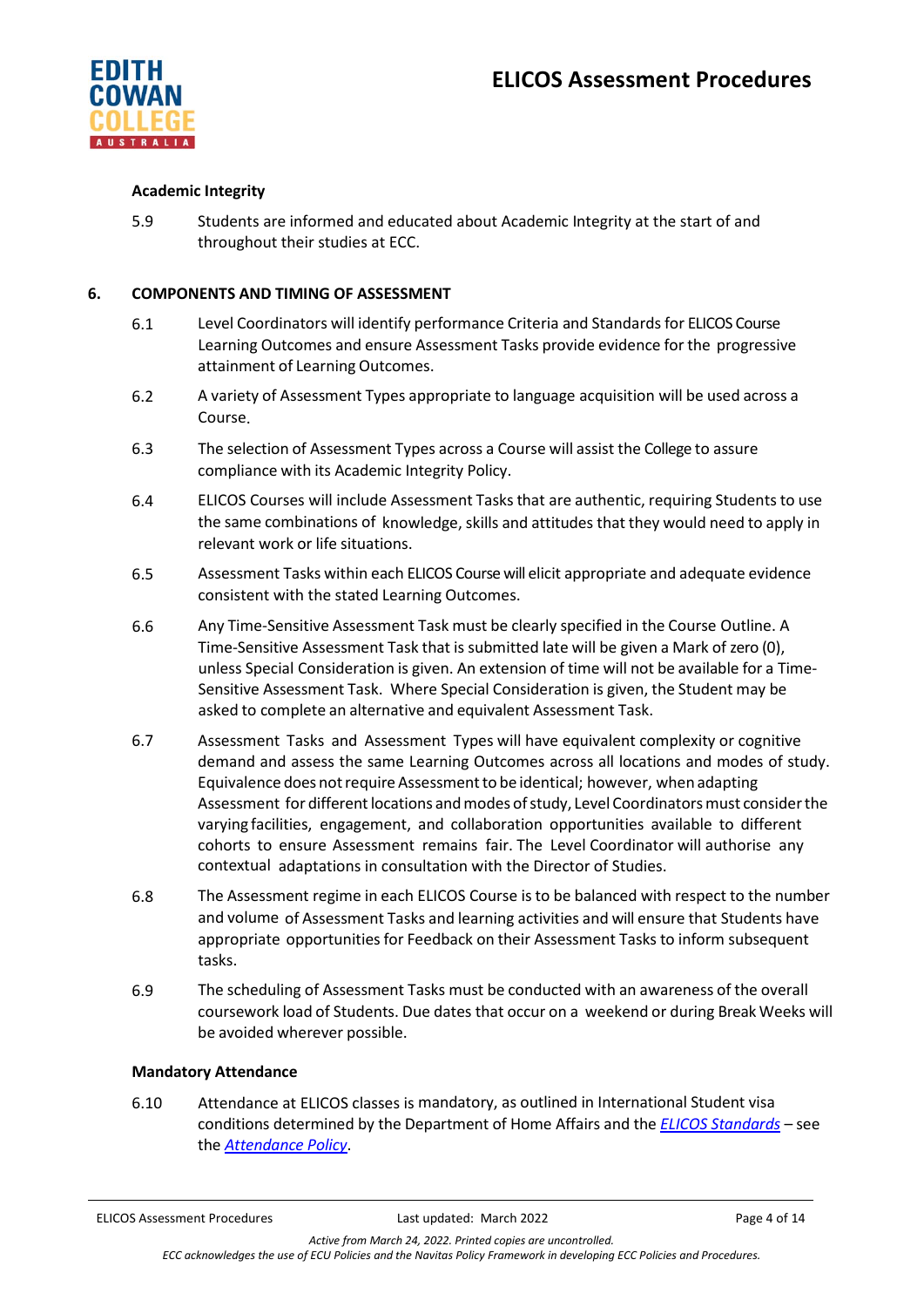

## **7. SUBMISSION OF ASSESSMENTS**

#### **Submission**

- 7.1 All non-invigilated written Summative Assessments will be submitted electronically and, for higher-level ELICOS Courses, will be subjected to the College's nominated Plagiarism detection software. Students will be advised to keep records of their submission and any plagiarism detection software receipts. Exceptions to this procedure are to be endorsed by the Director of Studies.
- 7.2 Non-written Assessment Tasks, such as videos or electronic portfolios, are to be submitted through Moodle where practicable.

## **Late Submission of Assessment Tasks**

- 7.3 Late submissions (without prior approval) incur a penalty of five percent (5%) of the possible Mark per Calendar Day. After one week (7 Calendar Days), the Mark for the Assessment will be zero percent (0%). This is not applicable to Time Sensitive Assessments, which will be given a Mark of zero.
- 7.4 An exception will usually be granted when the Student provides a Medical Certificate from a registered practicing doctor (as defined under the *Health Practitioner Regulation National Law (WA) Act 2010*), registered medical specialist or hospital certificate.
- 7.5 Medical Certificates must follow the *[Australian Medical Association Guidelines](https://www.ama.com.au/position-statement/ama-guidelines-medical-certificates-2011-revised-2016) for Medical [Certificates](https://www.ama.com.au/position-statement/ama-guidelines-medical-certificates-2011-revised-2016)* and must contain:
	- a) name and address of medical practitioner issuing Certificate;
	- b) name of the patient;
	- c) date on which the examination took place;
	- d) date on which the certificate was issued; and
	- e) date(s) on which the patient is or was unfit for attendance.
- 7.6 Medical Certificates from pharmacists, herbalists and providers that are not registered with the Australian Medical Board are not acceptable.
- 7.7 Medical Certificates must be sighted by the teaching Staff Member.
- 7.8 An exception may be granted when the Student provides a written explanation of [Exceptional Circumstances,](https://4ba8a17f01f843446fde-df22fcb26686c8be7ff55766cd6a4144.ssl.cf6.rackcdn.com/73_ECC_Glossary_of_Policy_Terms.pdf) which is approved by the Teacher or Level Coordinator.
- 7.9 All written evidence must be submitted within three (3) Calendar Days of the prescribed due date of the Assessment Task. In cases where the evidence is submitted later, the request must be approved by the Level Coordinator.

#### **Non-Submission of Assessment Task**

- 7.10 Where an Assessment Task is not completed, and no variation to Assessment is given, the Student will be awarded a Mark of zero (0).
- 7.11 Students who fail to submit a Deferred Assessment are ineligible to sit another Deferred Assessment. In other words, an Assessment can only be Deferred once – there is no Deferral on a Deferred Assessment without approval of the Level Coordinator.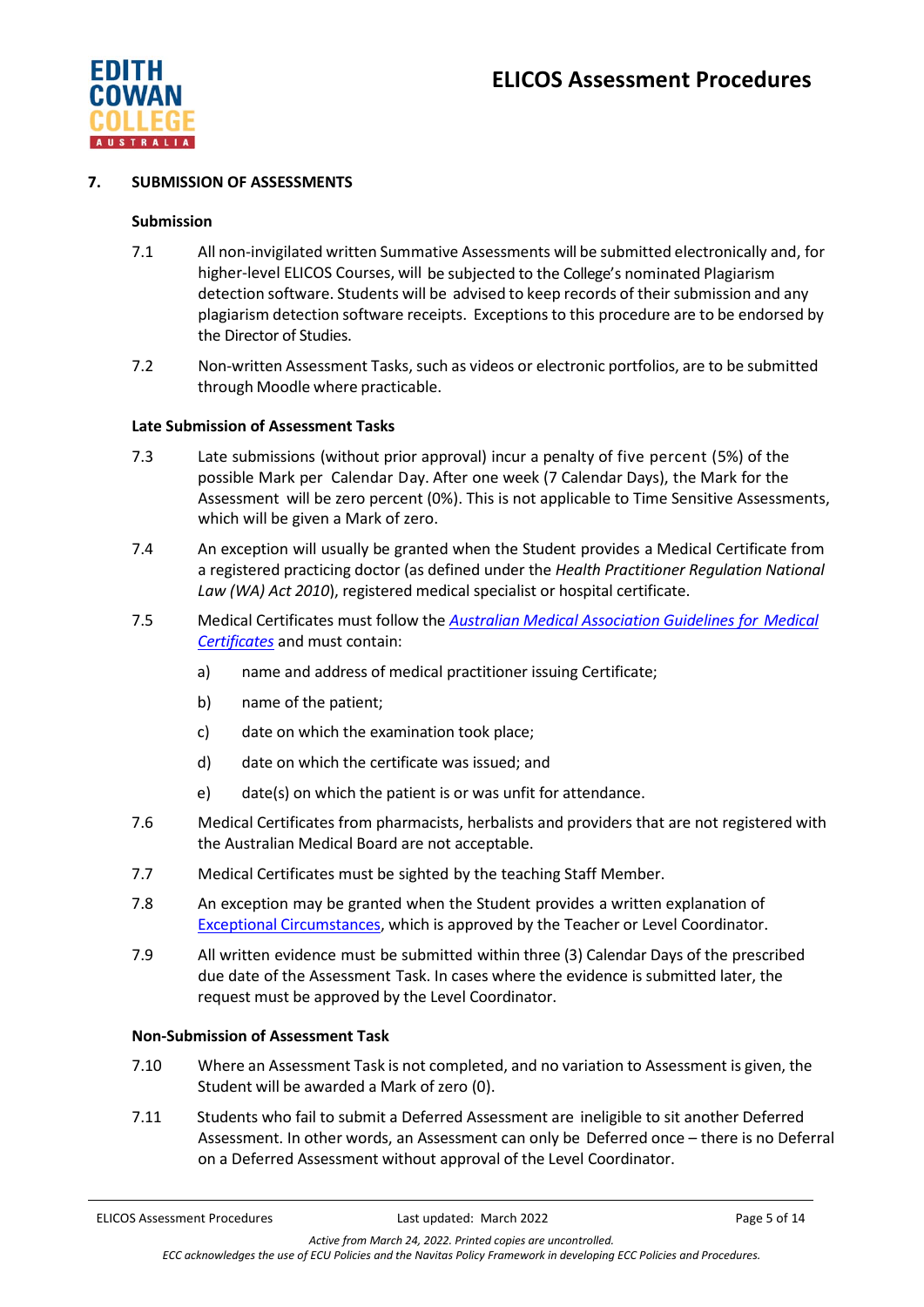

## **8. MARKING, MODERATION AND RETURN OF ASSESSMENTS**

#### **Consensus Moderation**

- 8.1 ECC engages in Consensus Moderation, which calls for a shared perspective and shared expectations of Student performance between all members of a teaching team, from the start to the end of the Study Period.
- 8.2 Marking of ELICOS Course Assessments will be comparable between locations, classes and teachers, which is achieved through Consensus Moderation.
- 8.3 Consensus Moderation is required in all ELICOS Courses and for all ELICOS Assessments unless an exception is made by the Director of Studies.
- 8.4 Level Coordinators will select the appropriate form of Moderation, based on the Module and Assessment. Moderation methods include:
	- a) Exchange Marking Teachers swap all papers, so they do not Mark their own Students' work;
	- b) Double Marking Teachers Mark a sample of papers where the first Marker's comments and Marks are visible to the second;
	- c) Blind Marking As above but where comments and Marks are not visible; or
	- d) Level Coordinator to review sample of Marked tasks at the high and low ends of Student achievement.
- 8.5 Level Coordinators will create updated Assessment Task information, guidelines and Marking rubrics, as required for each Assessment Task, and 'publishes' this information on Moodle and in the ELICOS Course Outline at the start of the Study Period.
- 8.6 The teaching team meets to talk about and confirm shared understanding of the alignment between Assessment tasks, Marking Criteria and Learning Outcomes.
- 8.7 The method of Moderation to be used for each Assessment will then identified. This creates a shared understanding before Assessment information is shared with Students. The Moderation method may be selected from a range of activities that suit the Assessment and the Teaching team.
- 8.8 Level Coordinators and Teachers will begin Marking and have a discussion about how the Marking Criteria are being applied. This may be done after each person has Marked a few Assessments. While an > 5% deviation is considered acceptable in some instances, the team needs to identify what consensus is for the specific Assessment.
- 8.9 If Moderation demonstrates disparity in Marking across Markers, then Assessment results will not be released until consensus has been reached.
- 8.10 Results will only be released when:
	- a) consistency in the Marking is achieved between classes and campus locations;
	- b) appropriate written Feedback is provided to Students, including use of the specified Marking rubrics;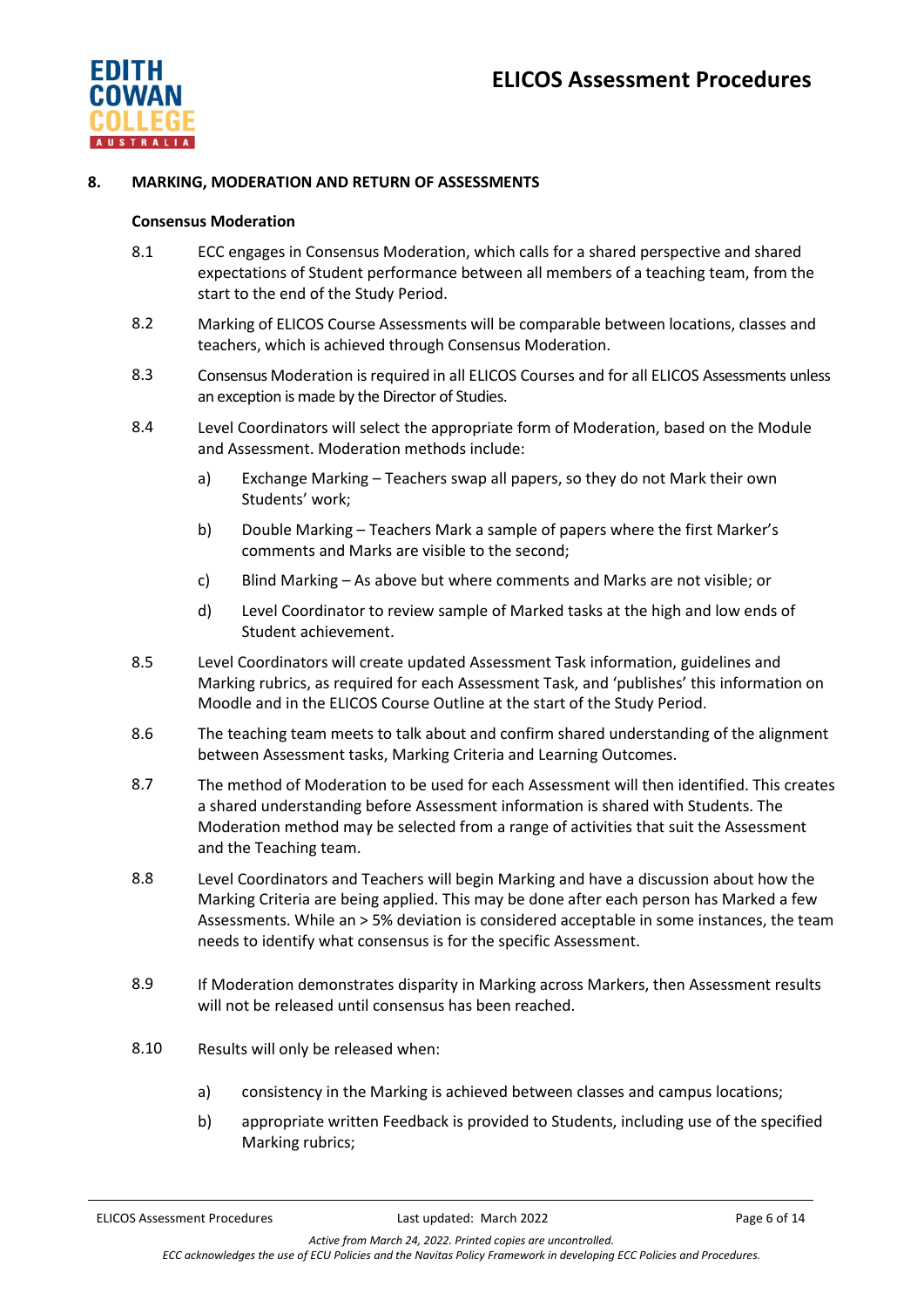# **ELICOS Assessment Procedures**



- c) the effectiveness of Moderation has been reviewed; and
- d) the Level Coordinator approves the release of Assessment Results.
- 8.11 At the end of the Study Period, the Level Coordinator conducts a review and evaluation of the ELICOS Course, includes the following activities:
	- a) identifying revisions required to teaching activities, Assessment tasks and Marking Criteria, in response to the Moderation findings and Feedback from Students and Teachers;
	- b) reviewing effectiveness of Marking Moderation activities;
	- c) adding annotated samples of Student responses at different grades to an Assessment repository for future validation and Quality Assurance.

## **Marking**

- 8.12 Consistent with a Criterion- and Standards-referenced approach, each Assessment Task will be Graded to reflect the level of Student attainment.
- 8.13 All Assessments will be Marked and returned to Students within seven (7) Calendar Days.
- 8.14 Teachers are expected to return assignments during scheduled class time or via electronic format.
- 8.15 Any scaling of Marks will be justifiable and endorsed by the Director of Studies.
- 8.16 In cases where Assessment Tasks are non-replicable, such as performance presentations, and where the value of the task is over twenty percent (20%) of the final Mark for the ELICOS Course, Students will be advised to record their presentation in case they later ask for a Review of their Result. A statement to this effect will be placed in the ELICOS Course Outlines.

## **Academic Integrity**

- 8.17 All Assessment Tasks are designed to uphold and incorporate Academic Integrity.
- 8.18 The *Academic Integrity Policy* and *Academic Misconduct Procedures* contain information for Staff and Students about how ECC reports and addresses Academic Misconduct.

## **Feedback**

- 8.19 Students will receive Feedback on all Assessment Tasks that is constructive and clear and, in the case of Summative Assessment Tasks, provides a Mark and, as required, an associated Grade.
- 8.20 Feedback will be clear and specific. Where Marking Criteria are used, Feedback will clearly identify Student achievement in each Criteria, and numeric and written Feedback will be consistent and mutually reinforcing.
- 8.21 Students may provide themselves and other Students with Feedback, to provide Students with an opportunity to practice applying Criteria and standards to their own work and that of others. The following Criteria must be met:
	- a) peer review and peer Assessment processes must be designed to ensure that Students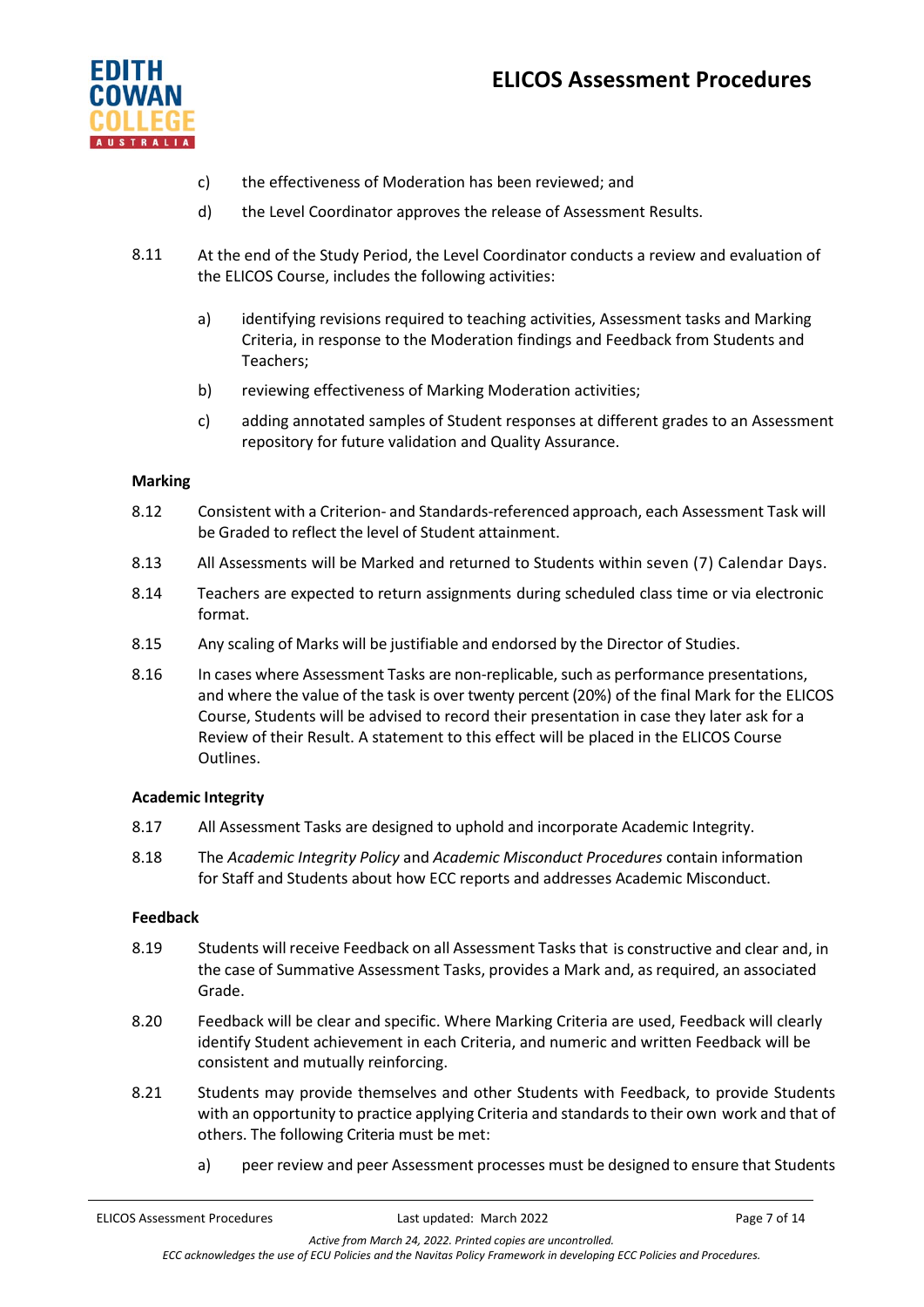

can be treated with respect by other Students, and must be supported by clear guidelines and Criteria for the review;

- b) Students must always receive Feedback on their self and peer reviews and Assessments to assist them in calibrating their judgement to match discipline standards; and
- c) self and peer Assessment is to be used for Formative Assessment purposes only the grading of Student work is the Teacher's responsibility.

## **Return of Assessments**

- 8.22 Feedback, Marks and associated Grades (asrequired) on Summative Assessment Tasks, must be provided to Students with sufficient time to inform a Student's preparation for any subsequent Assessment, and in any event within fourteen (14) Calendar Days after the submission of an Assessment Task.However:
	- a) the Director of Studies may approve an additional seven (7) Calendar Days to accommodate large classes or large Marking loads. In this instance, Students must be advised in writing by the Level Coordinator of the approved increased turnaround period; and
	- b) Feedback, Marks and Grades (as required) on final Summative Assessment Tasks, where there is no Examination, will be released approximately fourteen (14) Calendar Days after the due date of the final Summative Assessment Task.
- 8.23 Marked Assessments must be returned to the Student in a manner that protects the confidentiality of the Mark and the Student's work. The default mode of Assessment submission and return will be through Moodle, except for paper-based work completed in class.
- 8.24 Unclaimed Assessment Tasks remain Student property and will be kept for a period of six (6) months after end of the Study Period, following which they may be disposed of in accordance with the College record keeping processes.
- 8.25 Level Coordinators are responsible forstoring and de-identifying samples of completed Assessment Tasks across a range of Grades for Moderation and Quality Assurance purposes.

## **9. VARIATION TO ASSESSMENT**

- 9.1 Students are expected to complete Assessment Tasks published in an ELICOS Course Outline by the relevant due dates. A variation to an Assessment Task may be allowed as set out in this Section, or as determined by the Director of Studies.
- 9.2 Where no variation to an Assessment Task is available, the ELICOS Course Outline must clearly state this.
- 9.3 Subject to this paragraph, an Assessment Task specified in the ELICOS Course Outline must not be changed. Where the Level Coordinator determines a change is necessary, this must be approved by the Director of Studies having due regard to business processes and any applicable Compliance requirements. Any proposed change may only be implemented following Student consultation. Students will be given at least seven (7) Calendar Days to comment on a proposed change. The Level Coordinator will notify all Students in writing of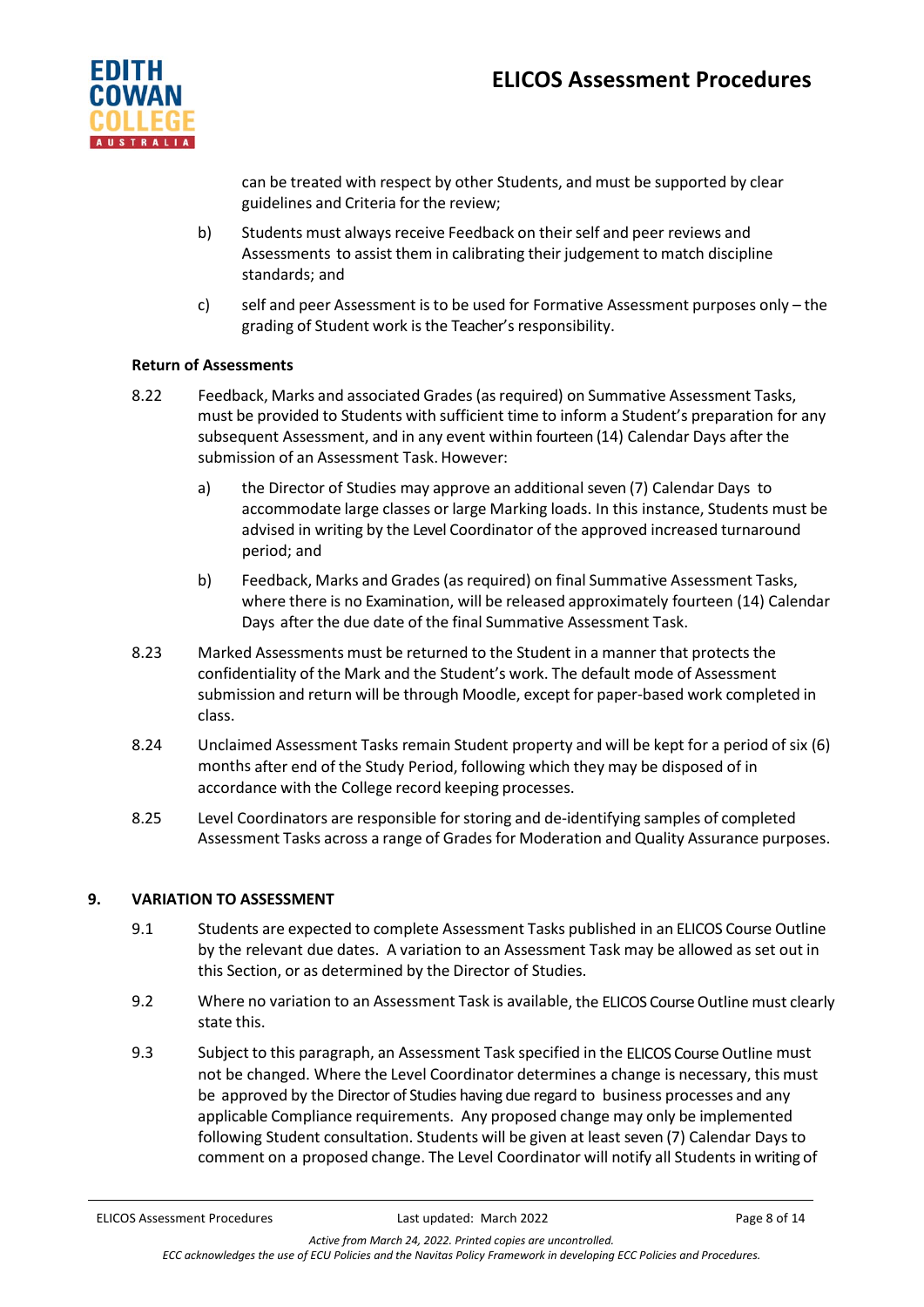

any changes made and approved, with as much notice as practicable.

## **Modified Assessment Tasks**

- 9.4 A Level Coordinator will allow a Modified Assessment Task:
	- a) where it is in accordance with a Student's Learning and Assessment Plan; or
	- b) following consultation with the Director of Studies, where it is determined that there are Exceptional Circumstances.
- 9.5 In determining whether it is reasonable to make an adjustment or allow a Modified Assessment Task, a Level Coordinator must consider the Student's circumstances, the level of the ELICOS Course and the Assessment Task, the effect of the modification on the Student and other Students and Staff, the costs (including administrative burdens) and benefits of making the adjustment, the integrity of the Assessment Task and ELICOS Course, and any other relevant factors.
- 9.6 A permitted Modified Assessment Task must:
	- a) assessthe same skills and knowledge that the original Assessment Task was intended to assess, including the relevant Learning Outcome(s);
	- b) not adversely impact on the performance or Assessment of other Students (such as in group work situations); and
	- c) be consistent with the Assessment Criteria.
- 9.7 During their Course, a Student's need for Modified Assessment Tasks, and the reasonable adjustments required to be made by the College, may change. The College and the Student are responsible for reviewing the Student's needs over time and making adjustments to Modified Assessment Tasks where required.

#### **Extensions**

- 9.8 Normal work commitments, family commitments and extra-curricular activities are not accepted as grounds for granting Extensions to Assessments as Students are expected to plan to meet Assessment due dates.
- 9.9 A Student with valid reasons for an Extension must apply in writing with supporting evidence, including either a medical certificate or detailed written statement, on or by the Assessment Task due date. Applications for an extension of up to one week should be directed to the Level Coordinator. Extension requests received after the due date will require the approval of the Director of Studies. Applications for an Extension for a period exceeding one week should be referred to the Director of Studies.
- 9.10 In considering any request for an Extension, the Level Coordinator or Director of Studies will consider the impact of the Extension on the ability to provide Feedback to the Student prior to a subsequent Assessment Task in that Module.
- 9.11 A request for an Extension of more than fourteen (14) Calendar Days, or where the due date will be after the end of the current Study Period, will only be granted in Exceptional Circumstances and must be approved by the Director of Studies.
- 9.12 A decision of the Level Coordinator or of the Director of Studies regarding an Extension is final.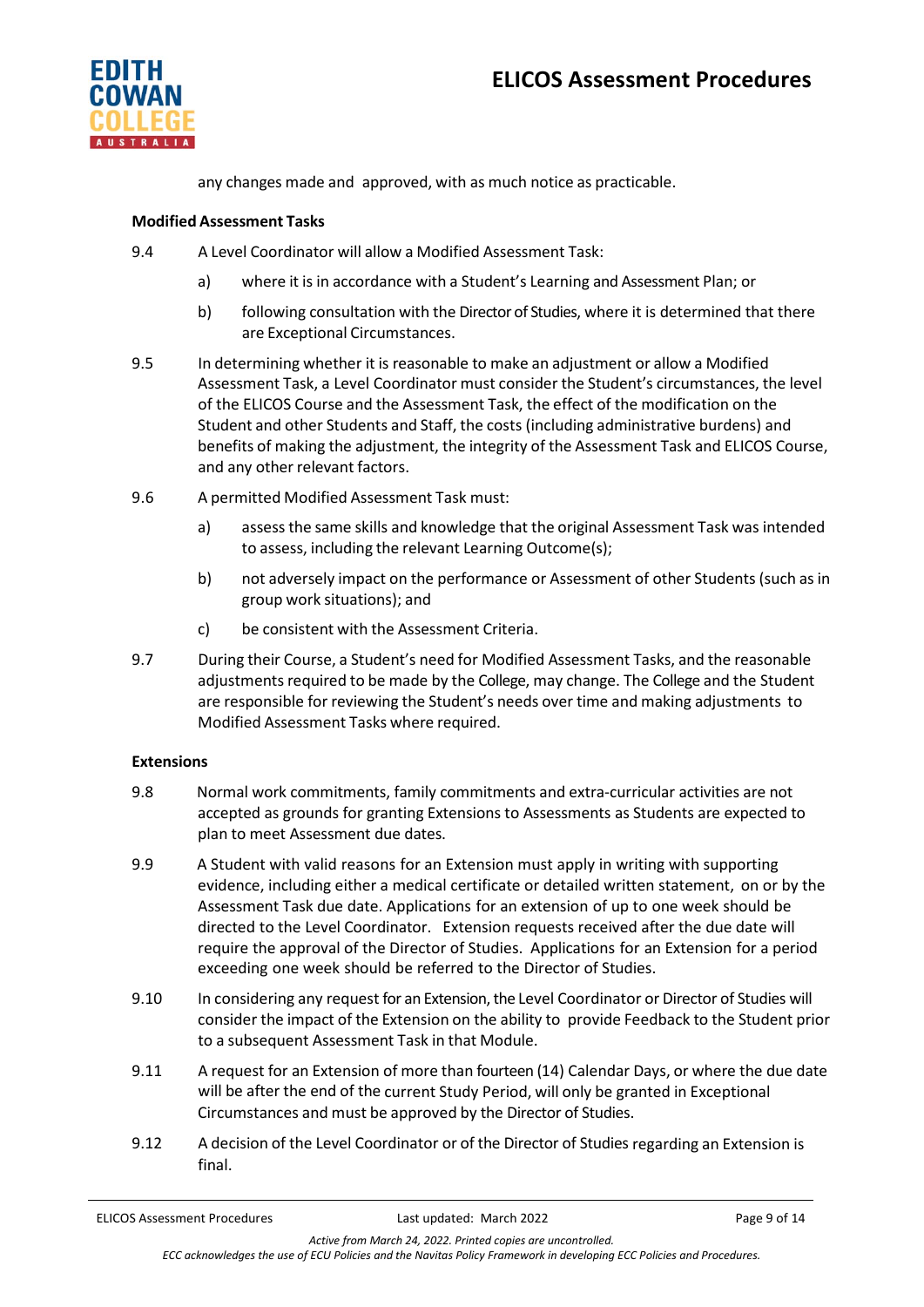# **ELICOS Assessment Procedures**



- 9.13 The Director of Studies may grant a global Extension of time to a distinctive group of Students where there has been a significant system failure (e.g. in relation to the electronic submission of assignments) or a catastrophic event (e.g. natural disaster) that may affect a large number of Students. Students who have already submitted an Assessment Task before a global extension of time is granted will not have an automatic right to resubmit their work.
- 9.14 A copy of any written approval of the Extension must be lodged with the Assessment Task wherever practicable.
- 9.15 Assessment Tasks submitted after the due date and time (or the extended due date and time) will incur a penalty calculated as follows:
	- a) where the Assessment Task is submitted not more than seven (7) Calendar late (excluding the due date), the penalty will, for each Calendar Day that it is late, be five percent (5%) of the maximum Marks available for the Assessment; and
	- b) where the Assessment Task is more than seven (7) Calendar Days late (excluding the due date), a Mark of zero (0) will be awarded.
- 9.16 These Procedures for Extensions are not applicable to Time-Sensitive Assessment Tasks or Resubmissions.

## **Deferred Time-Sensitive Assessment**

- 9.17 For Time-Sensitive Assessments, such as in-class tests, virtual in-class tests, or timed Moodle quizzes, Students unable to complete the Assessment at the designated time may apply for a Deferral. Normal work commitments, family commitments and extra-curricular activities are not accepted as grounds for granting a Deferral of a Time-Sensitive Assessment. Students are expected to plan to meet Assessment due dates.
- 9.18 Students must inform their teacher as soon as practicable if the Assessment is crucial to course completion. They must also complete an *Explained Absence [and Deferred](https://4ba8a17f01f843446fde-df22fcb26686c8be7ff55766cd6a4144.ssl.cf6.rackcdn.com/73_Explained_Absence_And_Deferred_Assessment_Request.pdf)  [Assessment](https://4ba8a17f01f843446fde-df22fcb26686c8be7ff55766cd6a4144.ssl.cf6.rackcdn.com/73_Explained_Absence_And_Deferred_Assessment_Request.pdf) Request Form*, attach supporting evidence and submit to Student and Academic Services.
- 9.19 A request for a Deferral where the due date will fall after the end of the current Study Period, will only be granted in Exceptional Circumstances and must be approved by the Director of Studies.
- 9.20 A decision of the Level Coordinator or of the Director of Studies regarding a Deferral is final.

## **Submission of previous work for Assessment**

9.21 If a Student is repeating an ELICOS Course they will be required to submit new work for all of their Assessment Tasks; however, upon approval by the Level Coordinator or the Director of Studies, a repeating Student may be permitted to build upon a previously-submitted Assessment.

#### **Lost Assessment Tasks**

- 9.22 The onus is on Students to keep copies of their Assessments. Problems with hardware or a lost usb, for example, do not constitute grounds for an Extension or Deferred Examination.
- 9.23 Where reasonable grounds exist to suggest that a Student has correctly submitted an Assessment Task, but the Assessment Task cannot be located by the College and no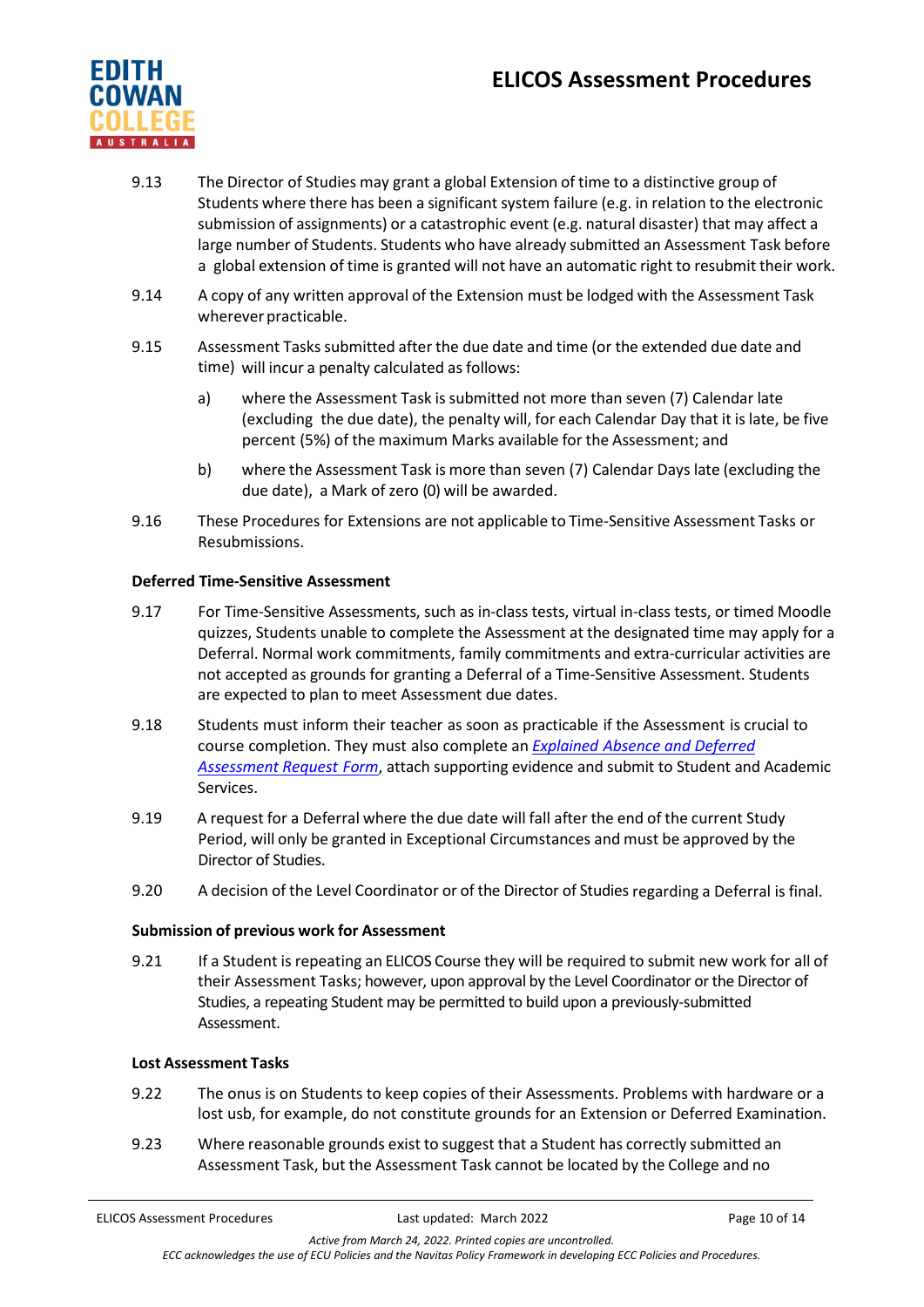

unedited copy is available, the Director of Studies may:

- a) recommend that the Board of Examiners approve a final Grade and/or numerical Mark that is consistent with the Student's level of achievement in other Assessment Tasks for the Module; or
- b) offer the Student the option of re-performing the Assessment Task or performing an alternative Assessment Task within a reasonable period.

## **10. GRADING SCHEMA**

10.1 For all Modules, Teachers willsubmit proposed Results via Moodle by the nominated submission deadline. Proposed Results must reflect the level of Student attainment in relation to Benchmarked Standards.

| Grade / Pass Mark | <b>Academic English Course</b> | Articulation / Entry Into              |
|-------------------|--------------------------------|----------------------------------------|
| 65%               | AE3 pass Mark                  | ECC Diploma                            |
| 65%               | AE4 pass Mark                  | ECU Undergraduate Program<br>/ ECC PQP |
| 65%               | AE5 pass Mark                  | <b>ECU Postgraduate Program</b>        |

10.2 The following Grades Schema applies to ELICOS Academic English Courses:

## **11. BOARD OF EXAMINERS: APPROVAL OF RESULTS AND GRADES**

- 11.1 Students will be informed of their Results for every internal Assessment Task following the completion of post-Assessment Moderation.
- 11.2 Each Study Period, the Board of Examiners approves individual ELICOS Student results, Academic Progression status and eligibility to graduate. It also considers Grade distributions for consistency of results across locations, classes and teachers.

The Board of Examiners will note any irregularities or apparent anomalies in the pass rates of particular ELICOS Courses as compared to previous Study Periods or other ELICOS Courses and will ask the Level Coordinators to investigate and/or implement strategies in response.

## **12. REVIEW MECHANISMS**

#### **Informal Review**

- 12.1 A Student who has reason to believe that their Grade/Result for an Assessment Task and/or Final Grade/Result does not reflect their level of achievement, may ask for an Informal Review of their Grade/Result from their class Teacher.
- 12.2 As part of the Informal Review, the Reviewer is to provide Feedback on the Student's performance. A Student may ask to see their own Assessment Task and any relevant Marking guide or materials.
- 12.3 The Reviewerin consultation with the Teacher, may (but is not obliged to) revise the Grade/Result awarded for an Assessment Task or for the ELICOS Course as part of the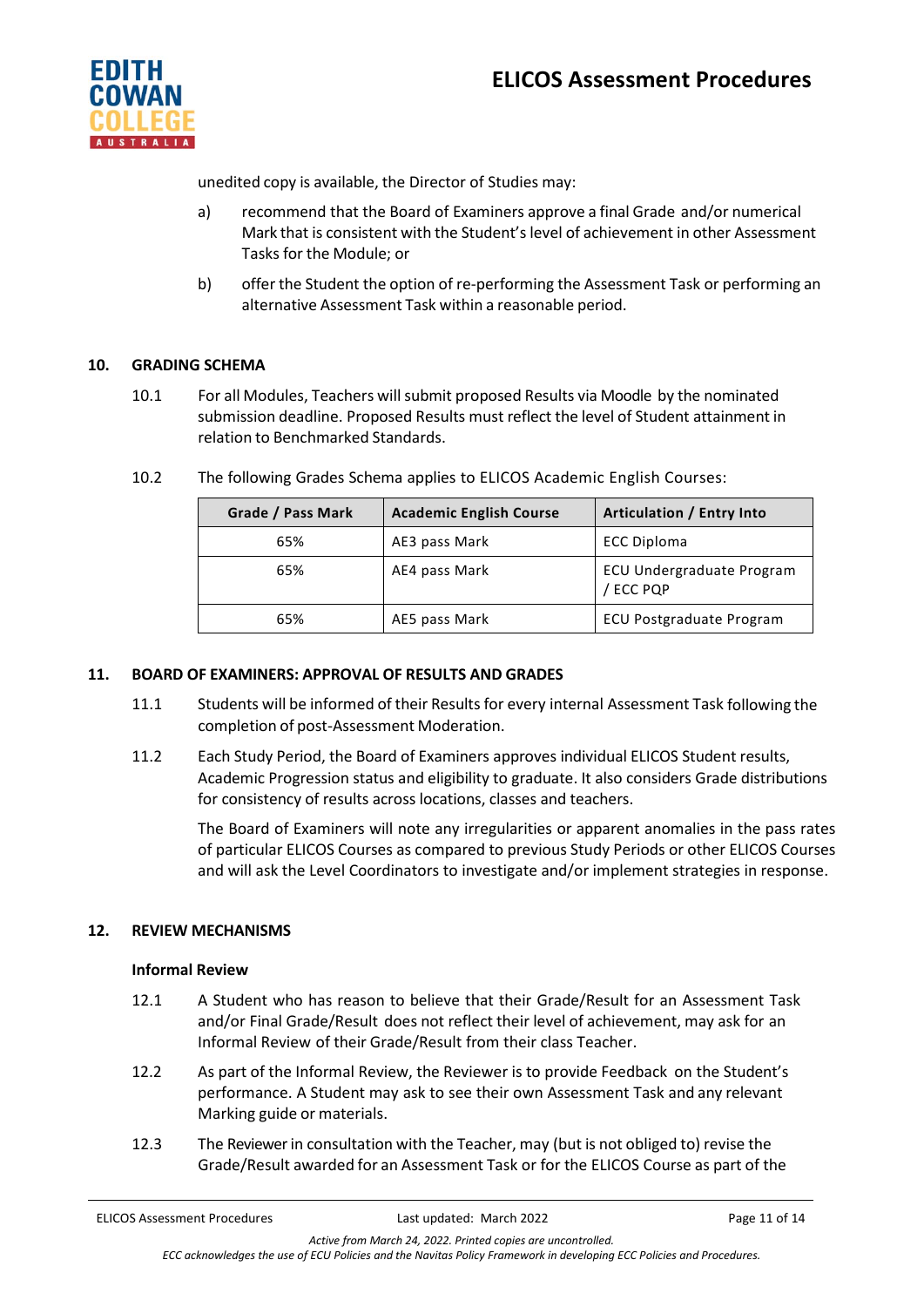

Informal Review process, having regard to equity matters in relation to other Students enrolled in the ELICOS Course when making a decision.

12.4 Within seven (7) Calendar Days of undertaking an Informal Review, the Reviewer, or Teacher will inform the Student in writing the outcome of the Informal Review.

#### **Formal Review**

- 12.5 A Student may only request a Formal Review if they can demonstrate that they have engaged or attempted to engage in the Informal Review process in relation to the Grade/Result.
- 12.6 A Student who is dissatisfied with the outcome of an Informal Review, and who considers their Result for an Assessment Task or ELICOS Course does not accurately reflect their level of achievement, may lodge a request for a Formal Review on any one or more of the following grounds:
	- a) the Result was not determined in accordance with the method or Criteria specified in the relevant ELICOS Course Outline or other written advice given by the College to the Student;
	- b) information is available that was not available at the time of the original decision;
	- c) the College has not adhered to its relevant Policies and Procedures;
	- d) the Reviewer'sjudgementregarding the linguistic merit of any work submitted for an Assessment Task or ELICOS Course; or
	- e) the Result contained, was based on, or was caused by, a clear error.
- 12.7 A Student may not request a Formal Review based on or in relation to any of the following matters:
	- a) the approved Learning Outcomes and Assessment Task methods for the ELICOS Course;
	- b) the Reviewer's determination of the level of performance or standard required by a Student to achieve particular Marks, including language proficiency;
	- c) the Student's personal, financial, visa or medical difficulties experienced whilst completing an Assessment Task or ELICOS Course;
	- d) financial, career, visa or other personal implications of not passing or achieving a particular Grade/Result in an Assessment Task or ELICOS Course;
	- e) Grade/Results received by the Student, or by other Students, in the same or other ELICOS Courses; or
	- f) the amount of effort put into work completed by the Student.
- 12.8 A request for a Formal Review of an individual Assessment Task, must be lodged within thirty (30) Calendar Days of the Result becoming available.
- 12.9 A request for a Formal Review of a final ELICOS Course Result must be lodged within thirty (30) Calendar Days of the Result becoming available; however, given the short period of time between ELICOS Courses, Students are encouraged to lodge a Formal Review request as soon as possible after receiving a Grade/Result so that, if successful, they may progress to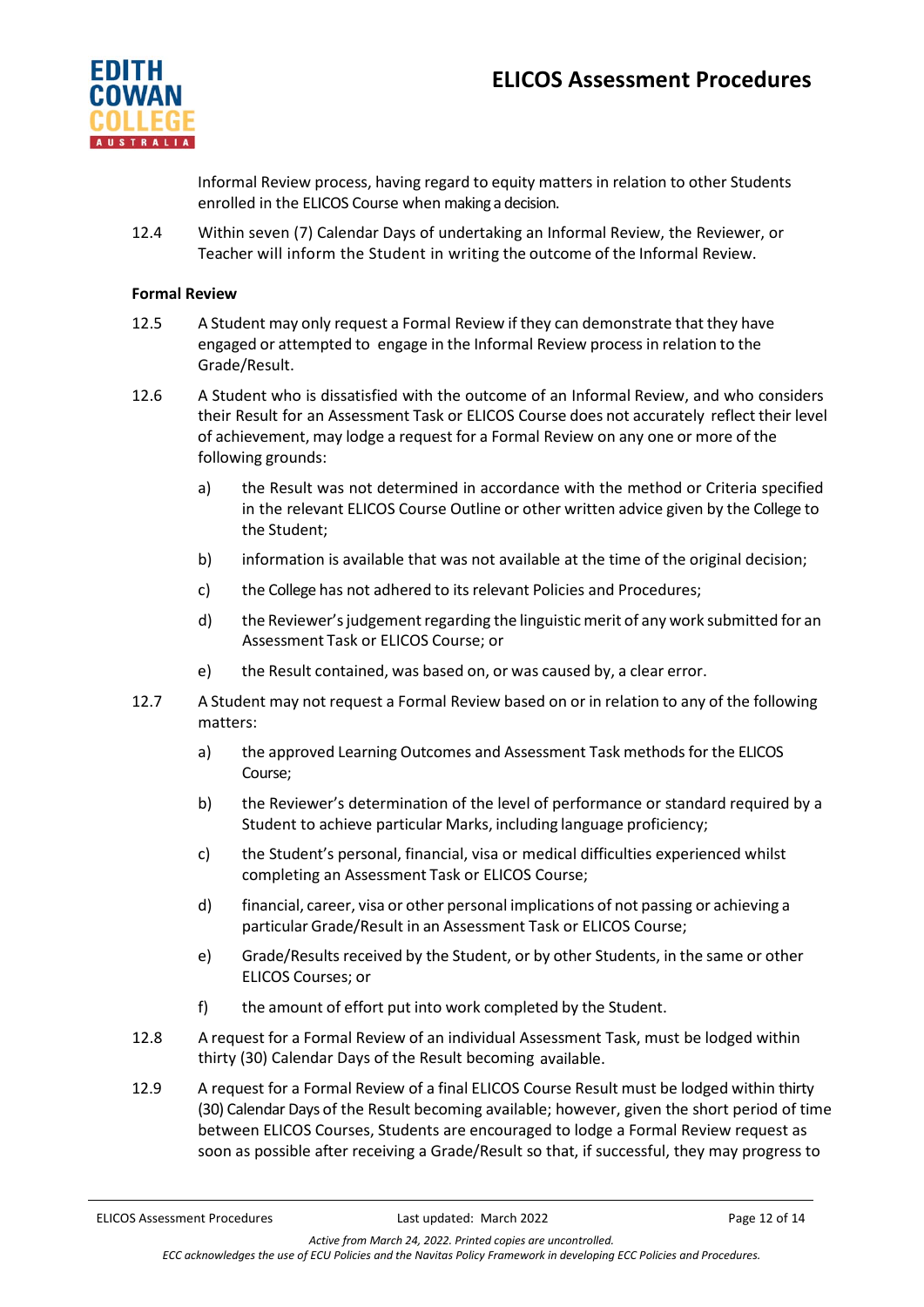

their next Course of study.

- 12.10 Where a Student wishesto lodge a request for a Formal Review outside of the periods described in Clauses 12.8 and 12.9, the Student must include reasons and sufficient evidence as to why their request should be considered out-of-time. The Director of Studies may in their absolute discretion, either in Exceptional Circumstances or where delay has been caused by the College, approve for review a request submitted outside of this period.
- 12.11 A request that does not use the Prescribed Process, is incomplete or inadequate, does not provide relevant evidence, or seeks an outcome that is not permissible under these Procedures, will be returned to the Student, providing reasonsforthe rejection and notifying the Student that they may resubmit the request within a further seven (7) Calendar Days.
- 12.12 Once accepted or resubmitted, the request will be referred to the Director of Studies (or Nominee(s)).
- 12.13 In conducting the review, the Director of Studies (or Nominee(s)) may, but is not obliged to:
	- a) consult with any relevant Staff member; and
	- b) seek advice from relevant subject matter experts within the College, provided such experts do not have a Conflict of Interest.
- 12.14 Within fourteen (14) Calendar Days of the Student's request for a Formal Review:
	- a) the Director of Studies:
		- i. will determine if there exists a basis for a review of the Result or Grade;
		- ii. may nominate an alternative qualified person (which may be themselves) to conduct or participate in a review or recommend an adjustment to the Result/Grade; and
		- iii. will determine (with reasons) whether the Result/Grade should be confirmed, varied or set aside, and what other actions(if any) are to be taken (a Result may be lowered or increased in appropriate circumstances as part of a Formal Review); and
	- b) the College will notify the Student in writing of the Formal Review outcome including reasons for any decision made and will record this notification in its Student Management System.

#### **Appeal**

12.15 Students may Appeal to the Student Appeals Committee any decision reached in a Formal Review, as per the *Student [Appeals Policy](https://4ba8a17f01f843446fde-df22fcb26686c8be7ff55766cd6a4144.ssl.cf6.rackcdn.com/73_ECC_Student_Appeals_Policy.pdf)*.

## **13. RELATED DOCUMENTS**

- 13.1 These Procedures support the *Assessment Policy.*
- 13.2 Documents related to these Procedures include:

*Admission Policy Assessment Guidelines: Disability and Equity*

ELICOS Assessment Procedures **Last updated:** March 2022 **Page 13 of 14** Page 13 of 14

*Active from March 24, 2022. Printed copies are uncontrolled. ECC acknowledges the use of ECU Policies and the Navitas Policy Framework in developing ECC Policies and Procedures.*